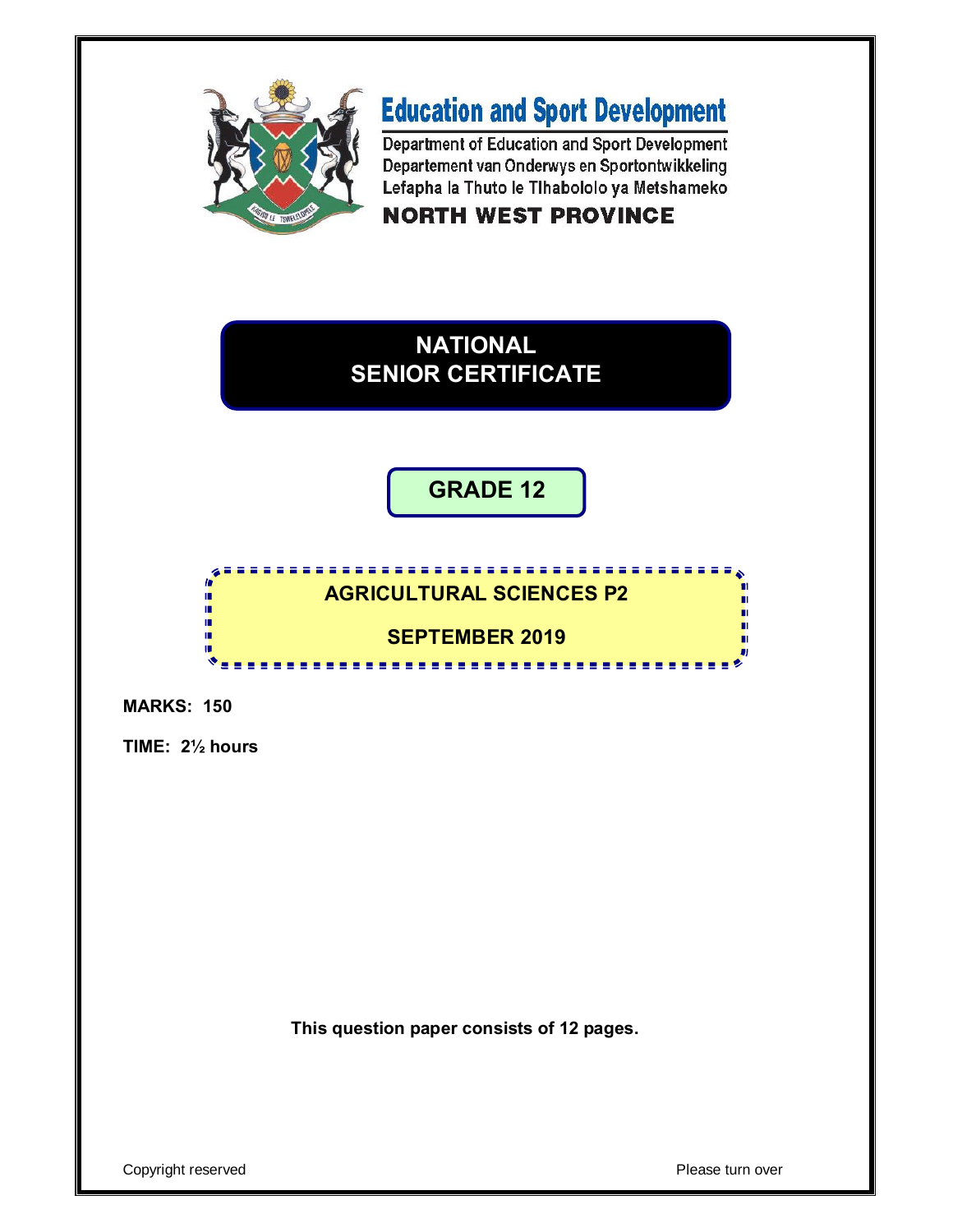#### **INSTRUCTIONS AND INFORMATION**

- 1. This question paper consists of TWO sections, namely SECTION A and SECTION B.
- 2. Answer ALL the questions in the ANSWER BOOK.
- 3. Start EACH question on a NEW page.
- 4. Number the answers correctly according to the numbering system used in this question paper.
- 5. You may use a non-programmable calculator.
- 6. Show ALL calculations, including formulae, where applicable.
- 7. Write neatly and legibly.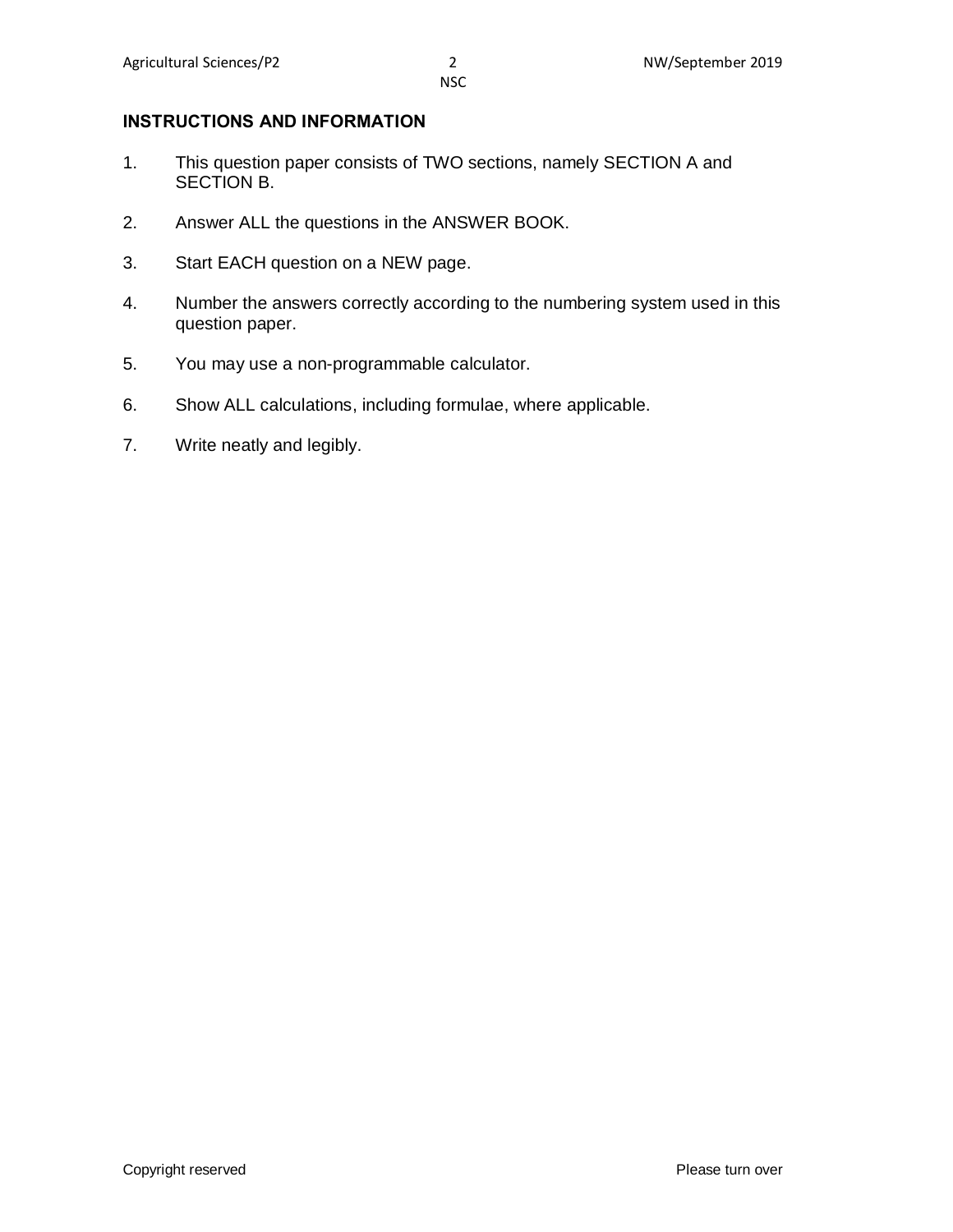#### **SECTION A**

#### **QUESTION 1**

- 1.1 Various options are provided as possible answers to the following questions. Choose the answer and write only the letter (A. D) next to the question numbers (1.1.1 to 1.1.10) in the ANSWER BOOK, e.g 1.1.11 A.
	- 1.1.1 ONE of the following aspects is NOT normally part of a business plan.
		- A Soil surveyance detail
		- B Marketing plan
		- C Farm budget
		- D Details of employees
	- 1.1.2 The ... indicates a state where the quantity of a product required by consumers is exactly equal to the quantity that producers wish to sell.
		- A market value
		- B market segmentation
		- C market chain
		- D market equilibrium
	- 1.1.3 ... cause an individual to die or become badly deformed.
		- A Polygenes
		- B Lethal genes
		- C Dominant genes
		- D Recessive genes
	- 1.1.4 ONE of the following is NOT an advantage of farm gate marketing:
		- A Prices are generally lower than at retail outlets
		- B Produce is generally very fresh
		- C The product can stay longer on the shelf if the buyers do not visit the farm shortly after harvest
		- D Saves on transport costs
	- 1.1.5 The document that provides the expected income and expenditure of the farm for a given period:
		- A Income Statement
		- B Budget
		- C Cash Flow Statement
		- D Insurance Policy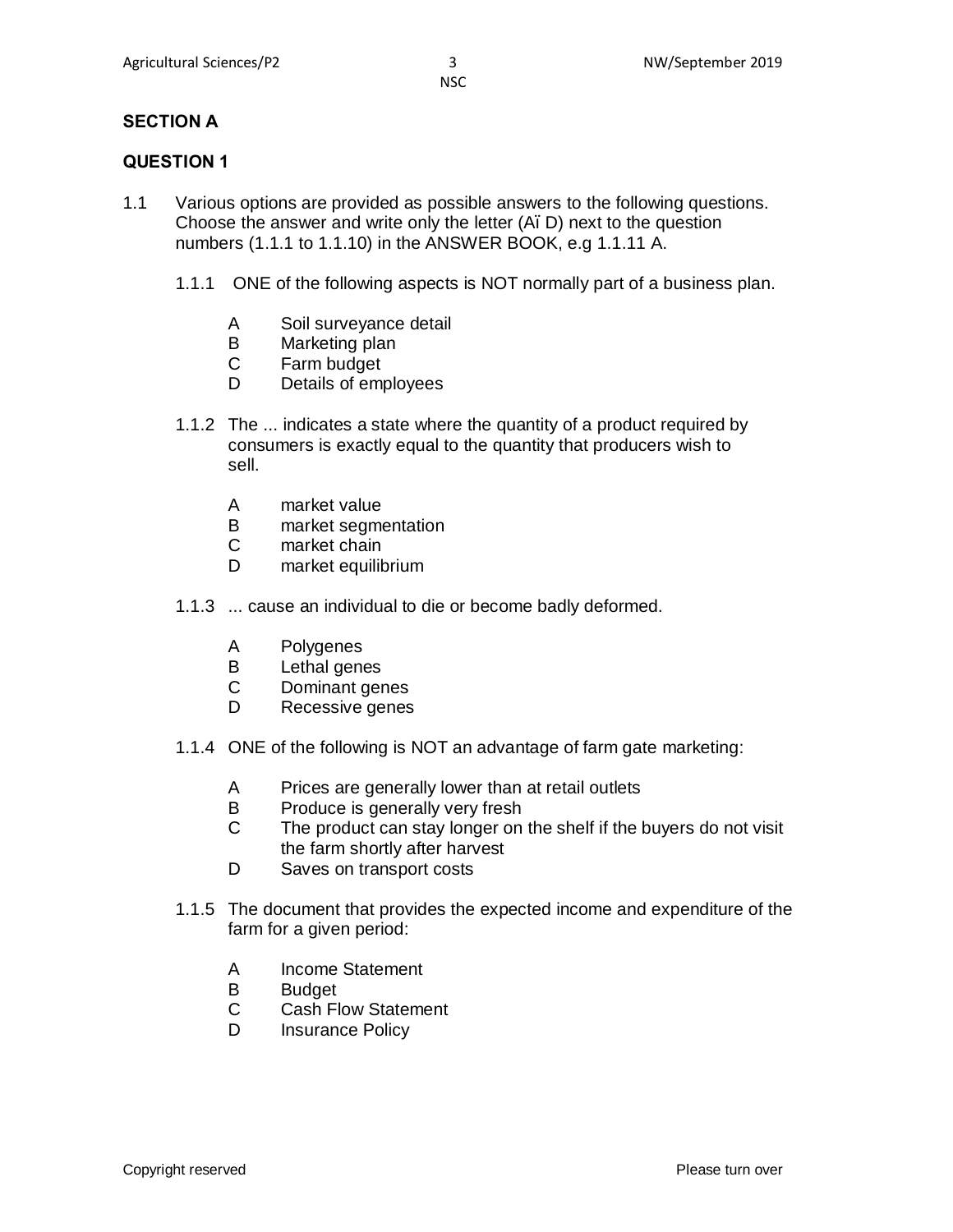- 1.1.6 A pattern of inheritance in which both alleles are expressed equally in heterozygous individuals:
	- A Complete dominance
	- B Epistasis
	- C Polygenic inheritance
	- D Co-dominance
- 1.1.7 Entering into future contracts to ensure a secure market and price as part of strategic risk management is...
	- A overcapitalisation.
	- B competition.
	- C hedging.
	- D diversification.
- 1.1.8 All human and physical effort used in the production process:
	- A Labour
	- B Capital
	- C Management
	- D Production
- 1.1.9 If two animals are heterozygous for a particular characteristic and are mated, the ratio of the phenotypes of the  $F_1$ -generation will be  $\ddot{\text{o}}$ 
	- $A \t2:3$
	- B 4 : 1
	- $C = 3 : 1$
	- $D \qquad 1:2$

#### 1.1.10 The components of a supply chain are:

- (i) purchasing
- (ii) manufacturing
- (iii) distribution
- (iv) sales

#### Choose the CORRECT combination:

- A (i), (ii) and (iv)
- $\mathbf{B}$  (i), (ii) and (iii)
- C  $(i)$ ,  $(iii)$  and  $(iv)$
- D (ii), (iii) and (iv) (10 x 2 ) (20)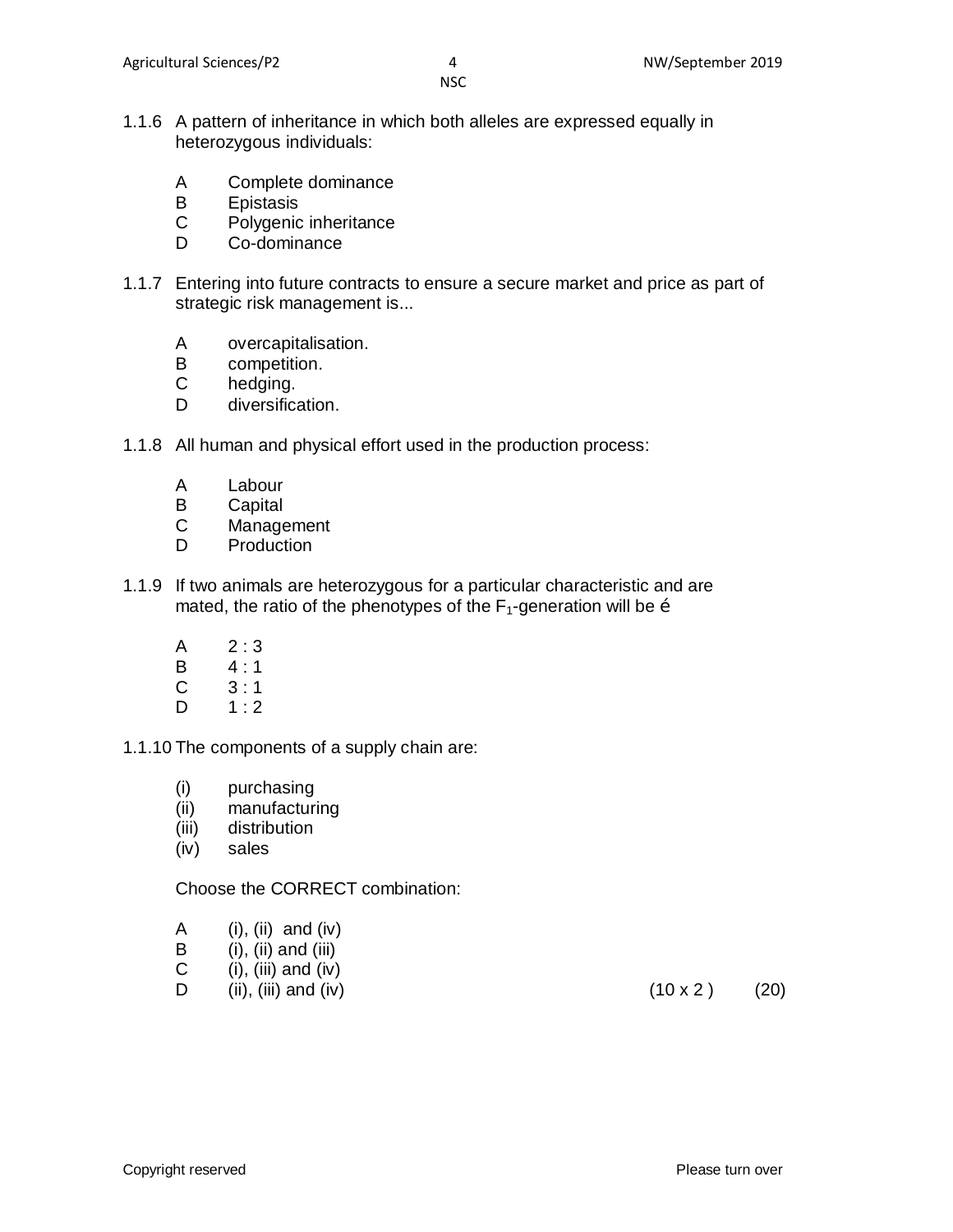1.2 Choose a term/phrase from COLUMN B that matches a description in COLUMN A. Write only the letter (A H) next to the question numbers (1.2.1 to 1.2.5) in the ANSWER BOOK, e.g. 1.2.6 K.

|       | <b>COLUMN A</b>                                                                                                | <b>COLUMN B</b>               |
|-------|----------------------------------------------------------------------------------------------------------------|-------------------------------|
|       | 1.2.1 The type of labour that works during<br>peak periods such as harvesting time                             | A demand                      |
|       | 1.2.2 A solution used to reduce the risk of                                                                    | electroporation<br>В          |
|       | marketing agricultural products                                                                                | C Employment Equity Act       |
|       | 1.2.3 The quantity of the product which can<br>be purchased at a given time by                                 | seasonal worker<br>D.         |
|       | consumers at all possible alternative<br>prices                                                                | <b>E</b> Labour Relations Act |
| 1.2.4 | The legislation that governs employee                                                                          | insurance<br>F.               |
|       | relations at the workplace and their right<br>to be members of associations including                          | permanent worker<br>G.        |
|       | trade unions                                                                                                   | H supply                      |
| 1.2.5 | The use of an electric shock in a<br>DNA containing solution to allow<br>new DNA to be incorporated into cells |                               |
|       |                                                                                                                | (10)<br>(5 x 2)               |

- 1.3 Give ONE word/term for EACH of the following descriptions. Write only the word/term next to the question numbers (1.3.1 to 1.3.5) in the ANSWER BOOK.
	- 1.3.1 Transformation of agricultural produce into a different product
	- 1.3.2 The process of choosing individuals with desirable characteristics in order to breed offspring that may inherit their characteristics
	- 1.3.3 A genetic cross between parents that differ by alleles they have for one particular characteristic
	- 1.3.4 The type of credit used by a farmer to buy fertilisers
	- 1.3.5 The reappearance of an ancestral characteristic that have been absent in a herd or breed for a number of generations (5 x 2) (10)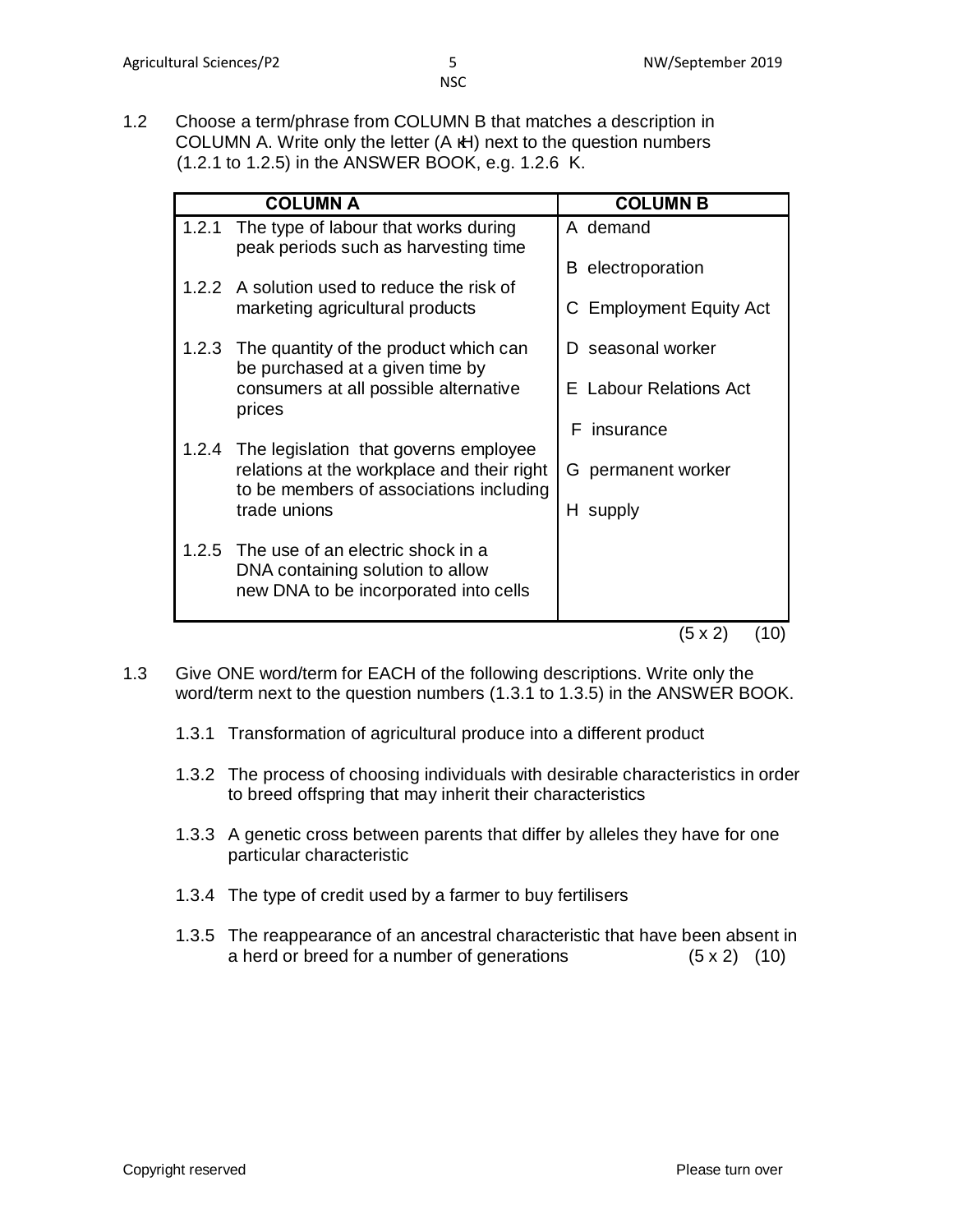- 1.4 Change the UNDERLINED word(s) in EACH of the following statements to make it TRUE. Write only the answer next to the question numbers (1.4.1 to 1.4.5) in the ANSWER BOOK.
	- 1.4.1 Threadlike structures that contain genetic information in DNA are called locus.
	- 1.4.2 Species crossing is the repeated mating of a thoroughbred male with female animals of another breed that are of inferior quality.
	- 1.4.3 Homozygous are different forms of a gene.
	- 1.4.4 Supervision refers to the activity involving the combination and co-ordination of human, physical and financial resources.
	- 1.4.5 Selling is the process of transporting goods along the marketing chain.

 $(5 \times 1)$  (5)

### **TOTAL SECTION A: 45**

### **SECTION B**

### **QUESTION 2: AGRICULTURAL MANAGEMENT AND MARKETING**

Start this question on a NEW page.

2.1 The schematic representation below shows different systems of marketing agricultural products.



- 2.1.2 State TWO advantages of marketing labelled **B** to the farmer. (2)
- 2.2 Distinguish between *farm gate* and *internet marketing* channels. (4)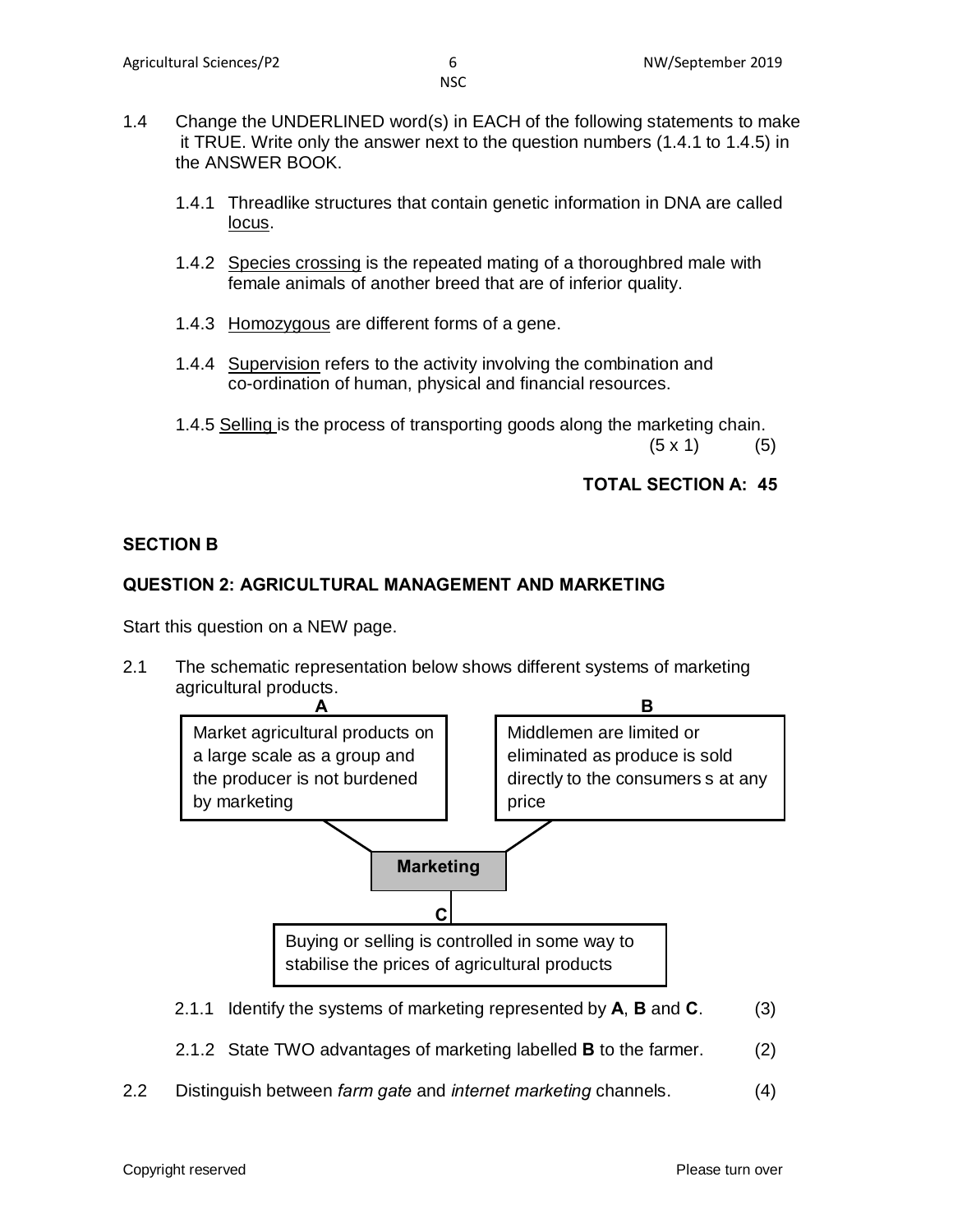- 2.3 Name the stage in the entrepreneurial process that is reflected by EACH of the following descriptions.
	- 2.3.1 The process of surveying the market, looking at the available skills and resources (1)
	- 2.3.2 Prepare a business plan and an operational plan to determine which resources are needed to launch the business (1)
	- 2.3.3 Consolidate the resources and submit your business plan to a financial institution to secure start-up capital (1)
- 2.4 A group of youth planned to start a business, using the communal land of 380 ha, but they did not have any specific skills nor capital, the area had poor weather conditions.

There was however a flourishing project nearby in the neighbouring village. They became motivated and inspired and started to plan farming with cattle and selling beef to the local community. They also intended to grow vegetables to supply the local supermarket. They would utilise the services of the agricultural extension officer for advice.

Use a SWOT analysis and identify the following from the scenario above:

|     | 2.4.1 TWO strengths                                               | (2) |
|-----|-------------------------------------------------------------------|-----|
|     | 2.4.2 ONE weakness                                                | (1) |
|     | 2.4.3 ONE opportunity                                             | (1) |
|     | 2.4.4 TWO threats                                                 | (2) |
| 2.5 | State TWO ways to improve and streamline the agri-business chain. | (2) |

- 2.6 Below is a list of legislation for effective marketing of agricultural products
	- Meat Safety Act (No. 40 of 2000);
	- Consumer Protection Act (No. 68 of 2008);
	- Perishable Product Export Control Act (No. 9 of 1983);
	- Agricultural Product Standards Act (No.119 of 1990)

Link the legislation with the roles below. Write only the legislation next to the Question numbers (2.6.1 2.6.3)

- 2.6.1 Controls the sale and export of certain agricultural products (1)
- 2.6.2 Sets and maintains national standards at abattoirs and regulates the import and export of meat (1)
- 2.6.3 Promote the fair and sustainable access to products and sources (1)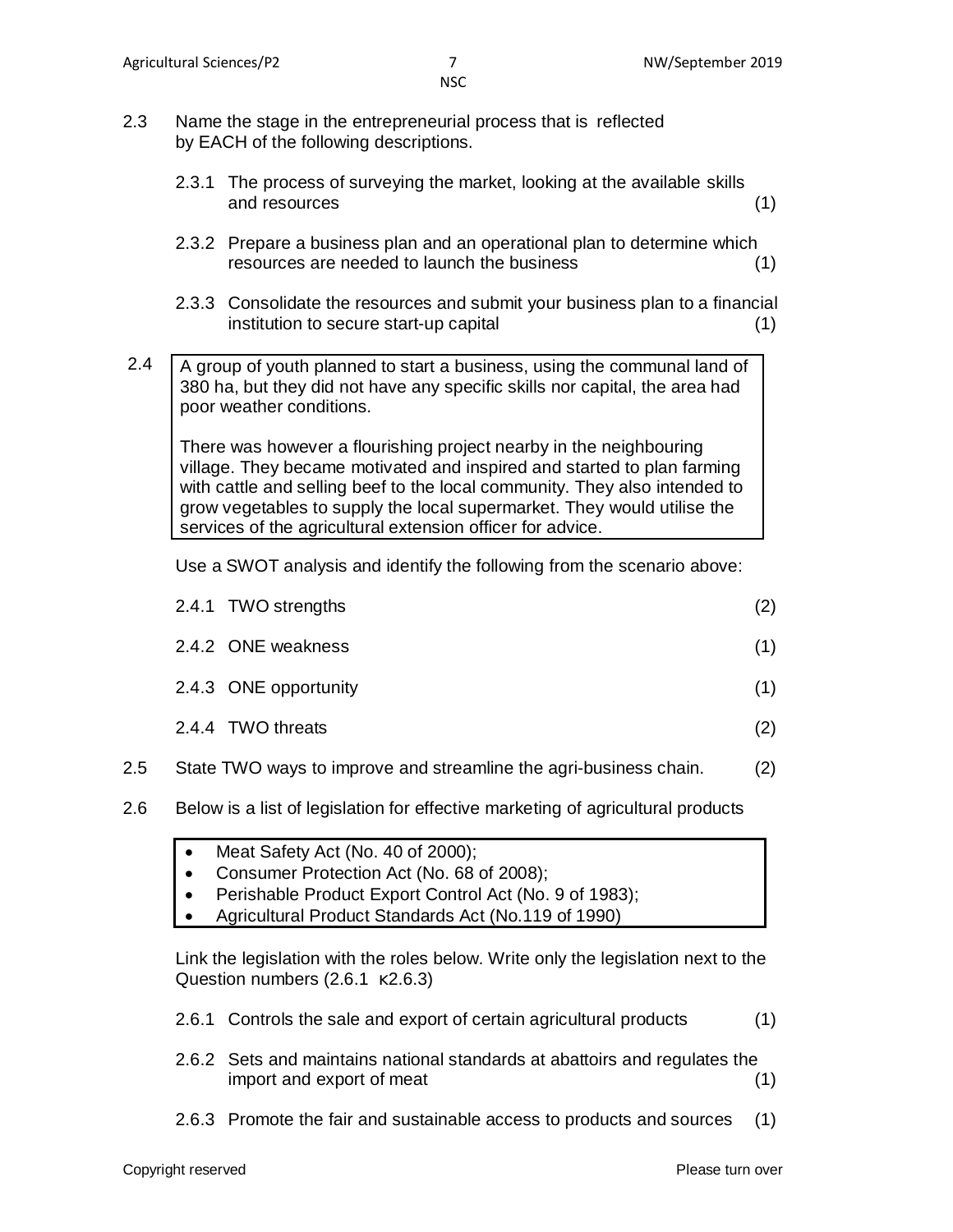**[35]**

NSC

- 2.7 Distinguish between mass and niche marketing. (4)
- 2.8 The table below shows the price, supply and demand of bags of oranges over a five-week period.

|              | <b>PRICE</b> | QUANTITY(bag) |               |
|--------------|--------------|---------------|---------------|
| <b>WEEKS</b> | (R/bag)      | <b>SUPPLY</b> | <b>DEMAND</b> |
|              |              |               | 25            |
|              | 15           | 1 ( 1         |               |
|              | 20           | 15            | 15            |
|              | 25           | 20            |               |
|              | ۹٢           | 25            |               |

- 2.8 1 Draw a line graph to compare the quantity of oranges supplied and demanded over the 5-week period. (6)
- 2.8.2 Explain why there was a higher demand for oranges in Week 1 than in Week 5. (2)

#### **QUESTION 3: PRODUCTION FACTORS**

Start this question on a NEW page.

- 3.1 Give THREE functions of land as a production factor. (3)
- 3.2 Different methods to improve the productivity of land are indicated below:

| A Restoring land potential               |  |
|------------------------------------------|--|
| B Consolidation of uneconomic farm units |  |
| C Intercropping                          |  |

Write down ONLY the letter of the methods (A. C) that best suits each of the descriptions below:

|     |                    | 3.2.1 Beans planted in the space between rows of maize                                             | (1) |
|-----|--------------------|----------------------------------------------------------------------------------------------------|-----|
|     |                    | 3.2.2 Halting soil erosion by constructing contours                                                | (1) |
|     |                    | 3.2.3 Small units are combined and precision farming techniques are<br>practiced                   | (1) |
| 3.3 |                    | State the legislation that regulates EACH of the following labour issues:                          |     |
|     | 3.3.1              | Injury and damage caused when protective clothing is not used                                      | (1) |
|     |                    | 3.3.2 Protects those employees who are disabled or killed as the result<br>of a workplace accident | (1) |
|     |                    | 3.3.3 Provides financing for the training of workers                                               | (1) |
|     | Copyright reserved | Please turn over                                                                                   |     |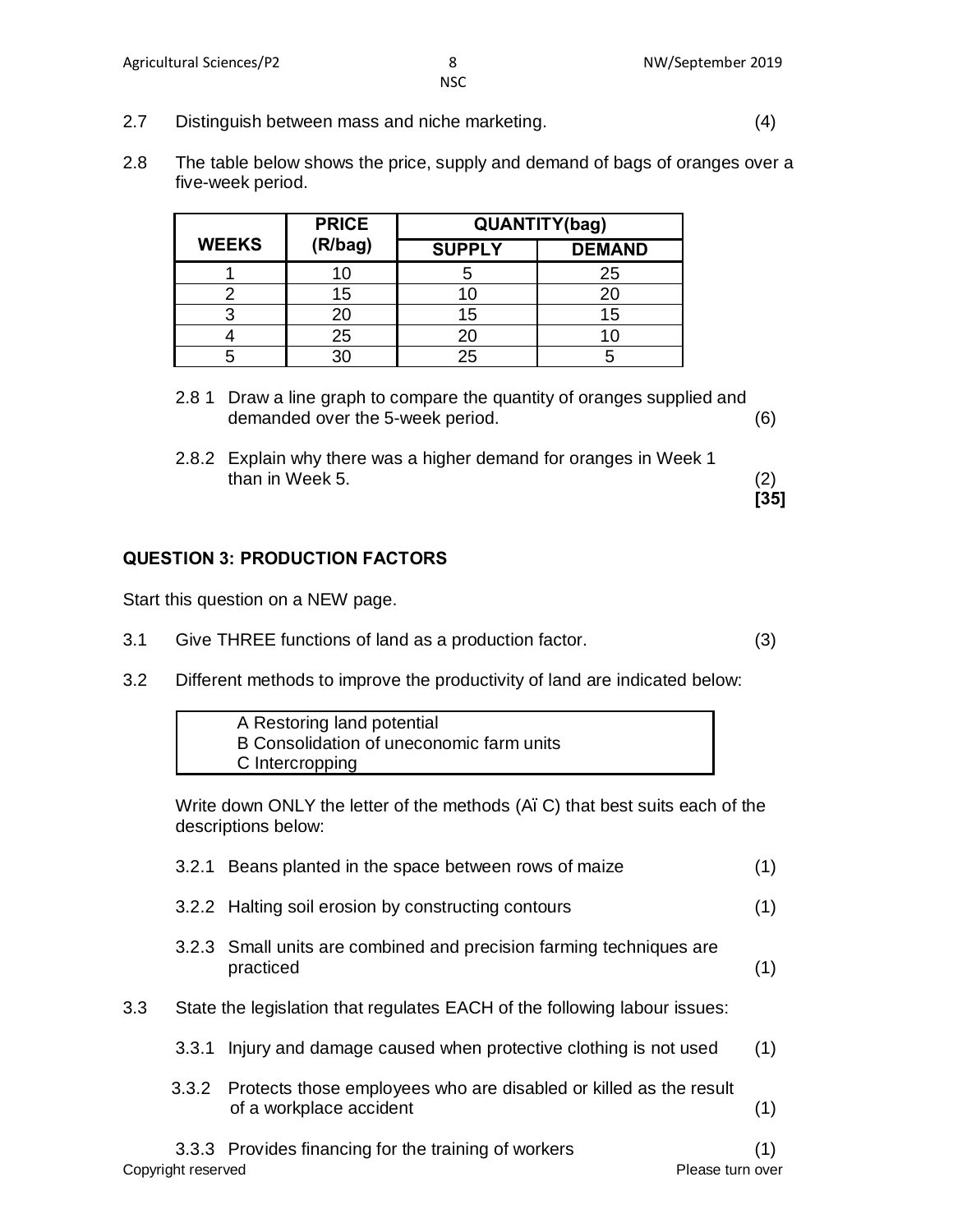3.4 The picture below shows a farm with different operations that are managed successfully.

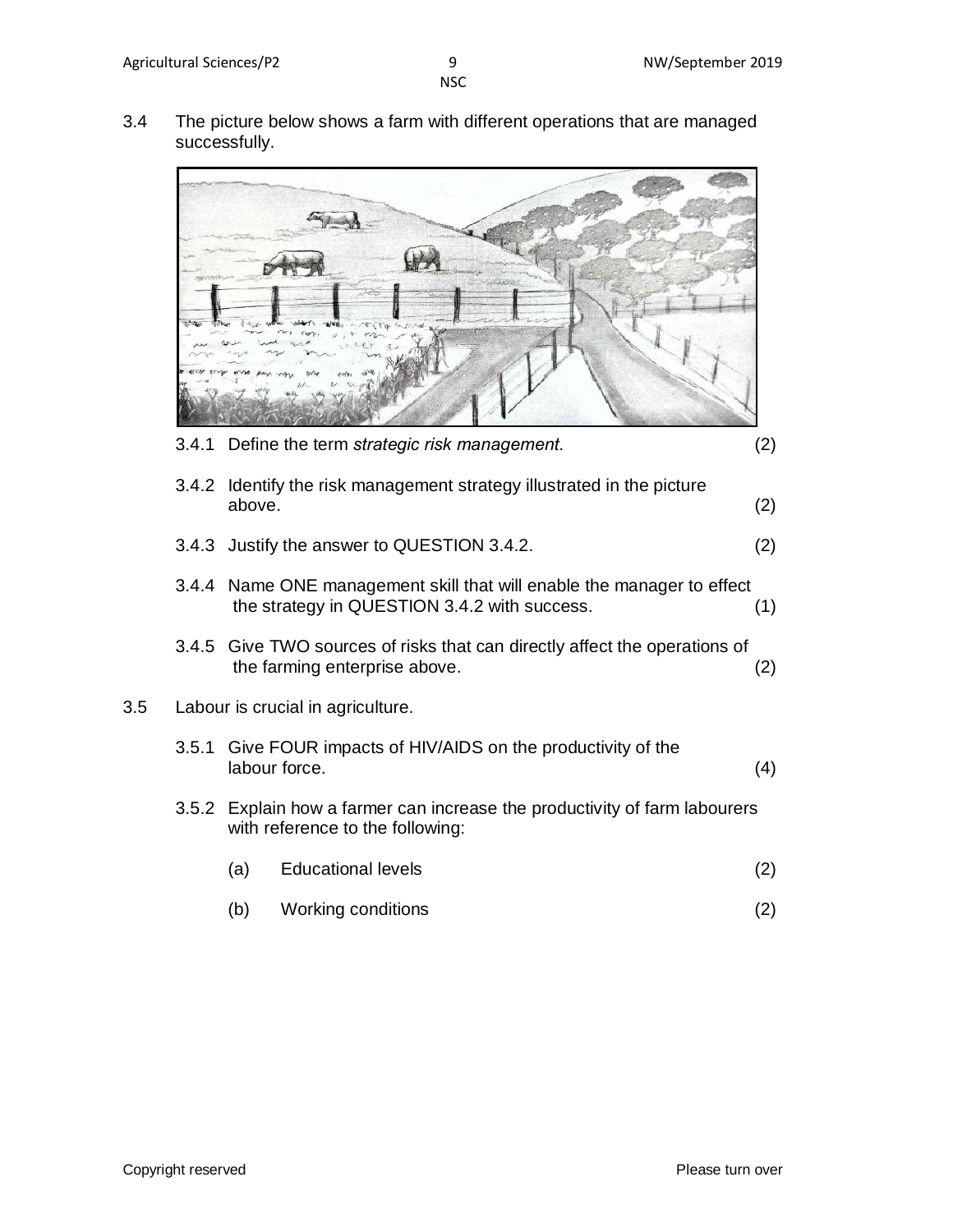3.6 The table below indicates the income and expenses on a farm:

| <b>INCOME/SALES</b>       | <b>RAND</b> |
|---------------------------|-------------|
| Maize                     | 36 000      |
| Beef                      | 90 000      |
| Dry beans                 | 16 000      |
| Poultry                   | 5 0 0 0     |
| <b>EXPENDITURE</b>        | <b>RAND</b> |
| Insurance and licences    | 10 560      |
| Electricity and water     | 10 000      |
| <b>Bank charges</b>       | 1 200       |
| Labour costs              | 55 000      |
| Rent                      | 4 0 0 0     |
| Herbicides and pesticides | 14 000      |
| Other crop costs          | 297         |

| 3.7 | Differentiate between fixed costs and variable costs.         | (4)<br>$[35]$ |
|-----|---------------------------------------------------------------|---------------|
|     | 3.6.2 Use a formula to calculate the net profit of this farm. | (3)           |
|     | 3.6.1 Identify the type of record shown in the table above.   | (2)           |

#### **QUESTION 4: BASIC AGRICULTURAL GENETICS**

Start this question on a NEW page.

| 4.1 | A farmer cross-pollinated a heterozygous pea plant with yellow seed (G)<br>and a pure-bred pea plant with green seed (g). |                                                                                                                  |     |  |
|-----|---------------------------------------------------------------------------------------------------------------------------|------------------------------------------------------------------------------------------------------------------|-----|--|
|     | 4.1.1                                                                                                                     | Indicate the genotype of EACH parent for the first generation.                                                   | (2) |  |
|     |                                                                                                                           | 4.1.2 Use the Punnet square method to determine the possible<br>genotype in the offspring of the first crossing. | (3) |  |
|     |                                                                                                                           | 4.1.3 Name the type of dominance shown by the crossing in<br>QUESTION 4.1.2.                                     | (1) |  |
|     |                                                                                                                           | 4.1.4 Calculate the percentage of heterozygous offspring in the<br>$F_1$ -generation.                            | (2) |  |
| 4.2 |                                                                                                                           | Explain Mendel & law of independent assortment.                                                                  | (2) |  |
| 4.3 |                                                                                                                           | Epistasis and prepotency play an important role in inheritance.                                                  |     |  |
|     | 4.3.1                                                                                                                     | Explain the role of the epistatic gene in prepotency.                                                            | (3) |  |

4.3.2 Name an example of prepotency. (1)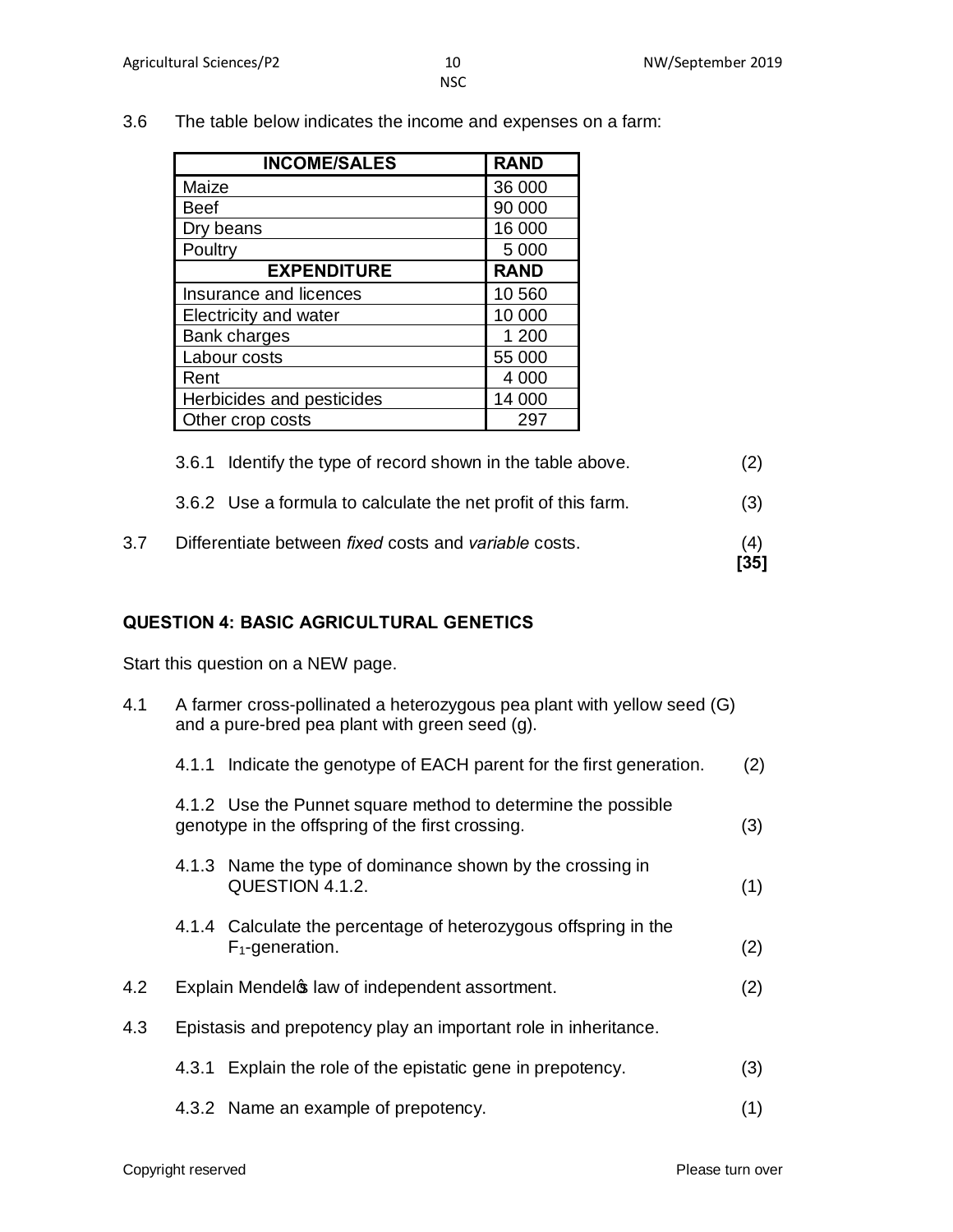4.4 Choose ONE cause of variation from the list below that matches the following descriptions. Write only the word/term next to the question numbers (4.4.1 4.4.3) in the ANSWER BOOK.



- 4.4.1 One or more nucleotide bases are removed from the gene sequence (1)
- 4.4.2 Exchange of portions of chromatids of homologous chromosomes during Prophase l of meiosis, give rise to new gene combinations (1)
- 4.4.3 A sudden change in the genetic material of a cell (1)
- 4.5 Breeding for improvement. Choose from the flow chart the breeding method/ technique that is addressed by the statements below:



- 4.5.1 Name the method that uses on-breeding records without any technology. (1)
- 4.5.2 A method which becomes more reliable with more off-springs of better quality an animal produces. (2)
- 4.5.3 It incorporates genes from *Bacillus thuringensis*. (2)
- 4.5.4 Give THREE socio-economic benefits of the crops produced by the method in QUESTION 4.5.3. (3)
- 4.5.5 Name TWO potential environmental risks posed by genetically modified plants. (2)